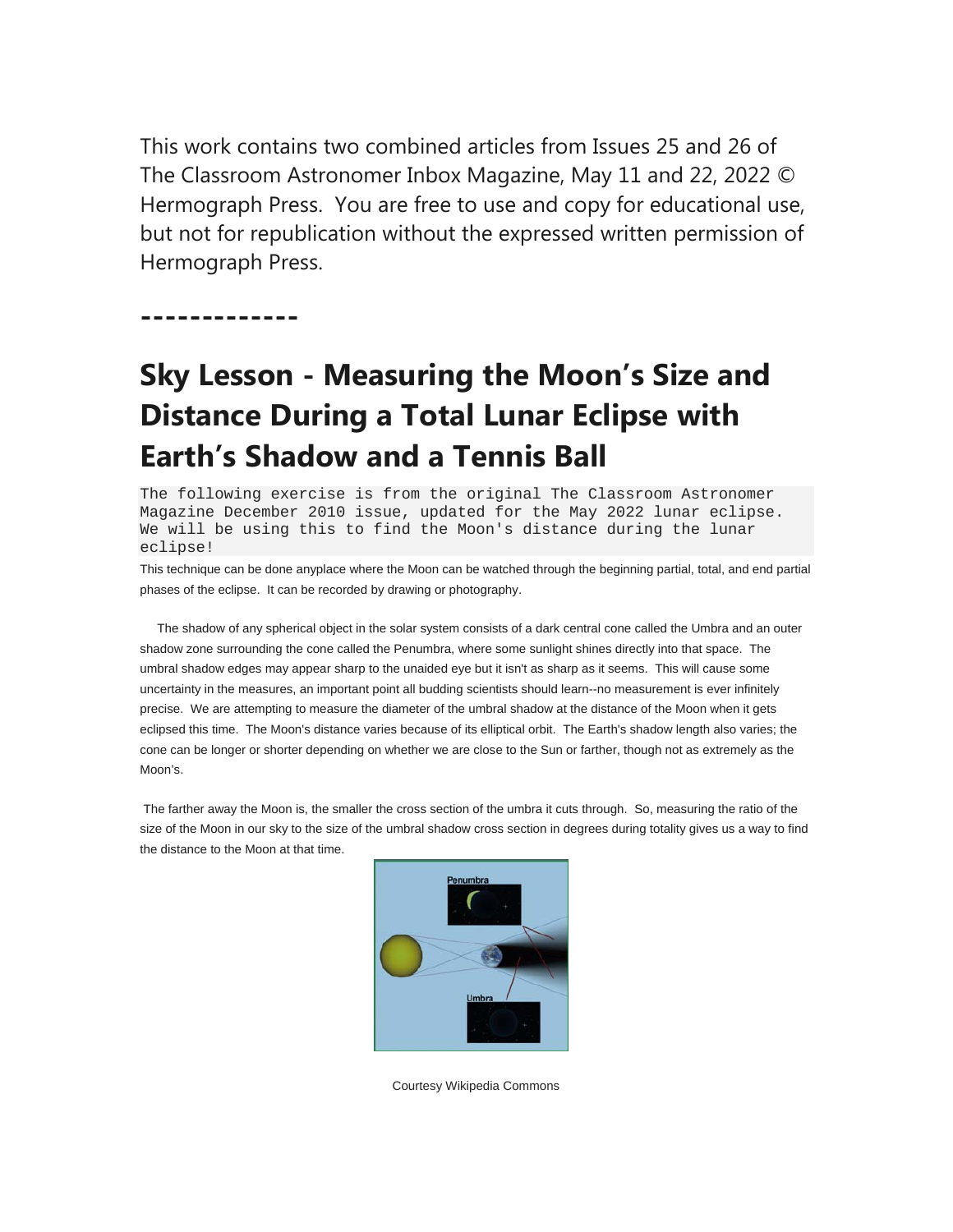Here's what you will do to measure the Moon using the Shadow technique:

- 1. Take drawings or photographs of the Moon as it moves through the Earth's umbra (central) shadow.
- 2. After the eclipse ends, put your photographs or drawings on a timeline along the edge of a piece of graph paper (preferably).
- 3. Here's the challenging part: Using a drawing compass and adjusting its size AND where the 'center point' should be, find the circle that BEST fits the circular edge of the shadow as the Moon moved through the umbra.
- 4. Measure the diameter of your estimated shadow cross section in millimeters, and the diameter of a Moon image, dividing the first by the second to get a ratio value somewhere between 2.5 and 3.0. You will use this to find the Moon's distance and size.

## **Before The Eclipse**

1. You MUST be within the zones where you can see all the total phases and at least some of the partial phases in order to do the Shadow Method.

2. Download the Moon drawing sheet and copy it to paper.

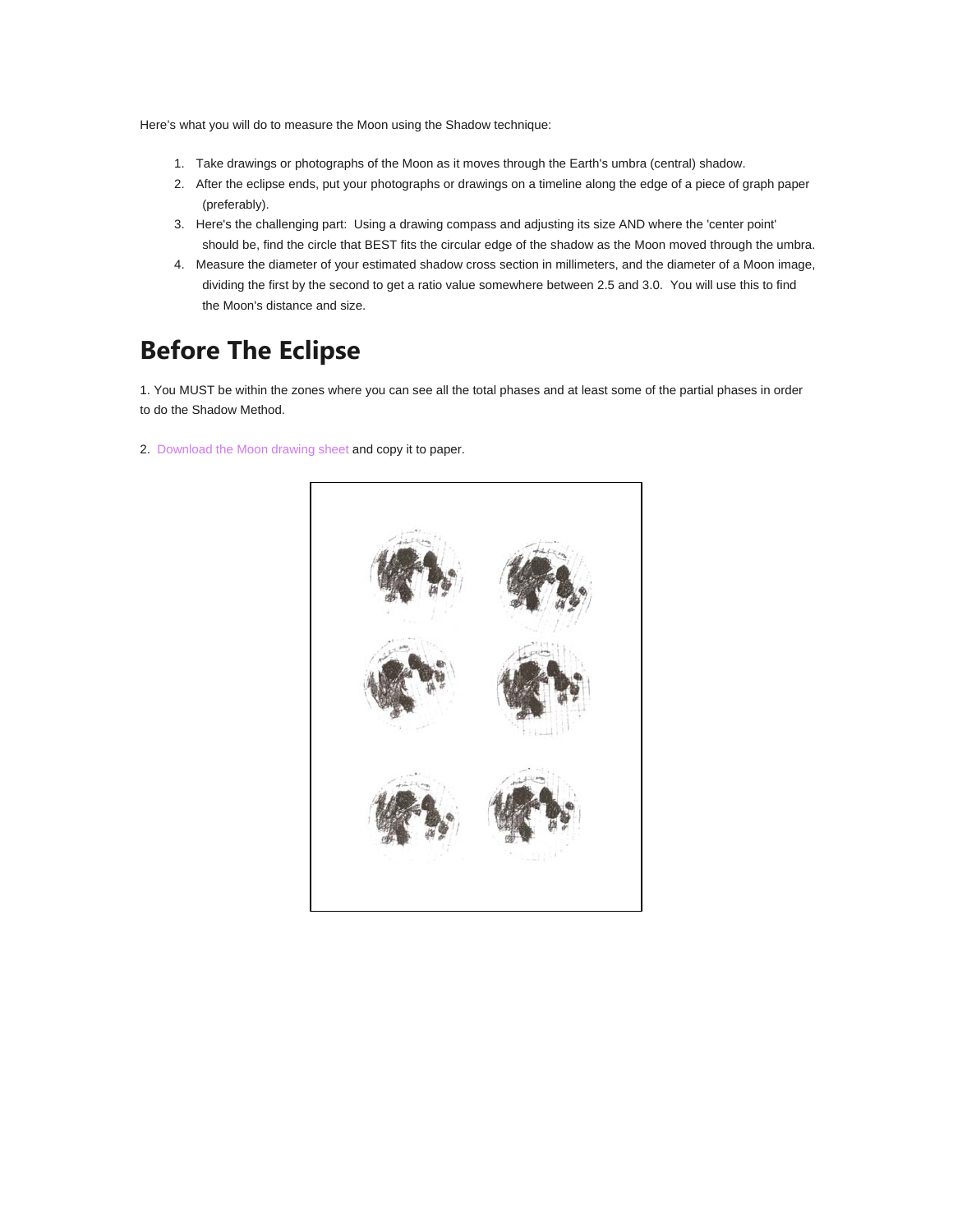This is just an excerpt of the full sheet. See the upside-down three-toed footprint on the right (west side)? When you line up your drawings, that footprint should ALWAYS be to the right!

3. Print also the timeline sheet attached to the drawing sheet (see below for its image) and use or adapt this to another piece of paper. **The Moon moves its own diameter every hour so each hour mark MUST BE wide enough to just appear on the left and right edges of any Moon drawing image.**

#### **Extra Credit but Worth Doing:**

An interesting experiment to try near Sunset or Sunrise on a day before the eclipse happens is to **measure the ratio of the diameter of a spherical object (a tennis ball, a marble, a globe) and the length of its umbral shadow cone.** The umbra of the ball is easy to see on a screen when the screen is a meter or yard away from the ball but as the screen gets further away, the umbra fades into the growing penumbra (this is why we do this late or early in the day, we need the horizontal distance a shadow will go when the sun is low in the sky!) *One should find that, when you average several measures, the ratio of shadow-cone-length to sphere-diameter is pretty much the same no matter what kind of sphere you use!* The ratio is just a bit over 100. In fact, the actual equation should be:

#### **Equation 1: Shadow Cone Length L = 108 x Diameter of sphere.** You can then scale this up to the size of Earth and calculate its shadow size to be **L(Earth) = 856,000 miles from Earth.**

### **During The Eclipse**

You must begin drawing the edge and coverage of the shadow on the Moon circles just as the partial phases begin, and end just after the partial phases end. **We suggest you make your observations every 30 minutes; overlaps are okay. Your drawings should draw the shadow edge as it appears over the lunar seas that you see with the naked eye (or low-power binoculars) and with the shadowed part shaded in.** It is very easy and tempting to draw the eclipse as it appears in the sky relative to the *horizon* but this would be wrong!!! Observers should rotate their sheet of paper with Moon images to *match the Moon* as it appears, particularly as to which maria (seas) are "up". Record the times of observations on a white part of the Moon circle. We suggest you NOT cut out the circles until after the eclipse.

 (You can also take individual photos during the eclipse and print them and cut them out and put them on a timeline. There are some photographers who can take a series of photographs on the same image (sheet of film or stored CCD image) and show the circular outline of the umbral shadow.

### **After The Eclipse**

1. Cut out and put the Moon drawings on the paper with the time line. Mark your hours and half-hours on the timeline as appropriate for your time zone. If you drew the Moon every thirty minutes you should have Moon images overlapping. This is a good thing; you will be able to "average out" some of your drawing discrepancies.

 Note that though the Moon's features may appear to rotate as the Moon moves across the sky, they actually do not and all your lunar seas should always line up exactly the same way on the timeline - the seas that seem to form a three-toed footprint should *always* be on the right (west) side of each drawing.

2. You should see that the edge of the Earth's shadow has a circular form, but you will only see part of the circle. Your next job is to make the circle that best fits the visible shadow edge arcs. This may require several attempts to get it done well; you are doing a BEST FIT and it won't be exact or going through all parts of the arc perfectly. We find that if you make tangents around the drawn large circular edge at several places, and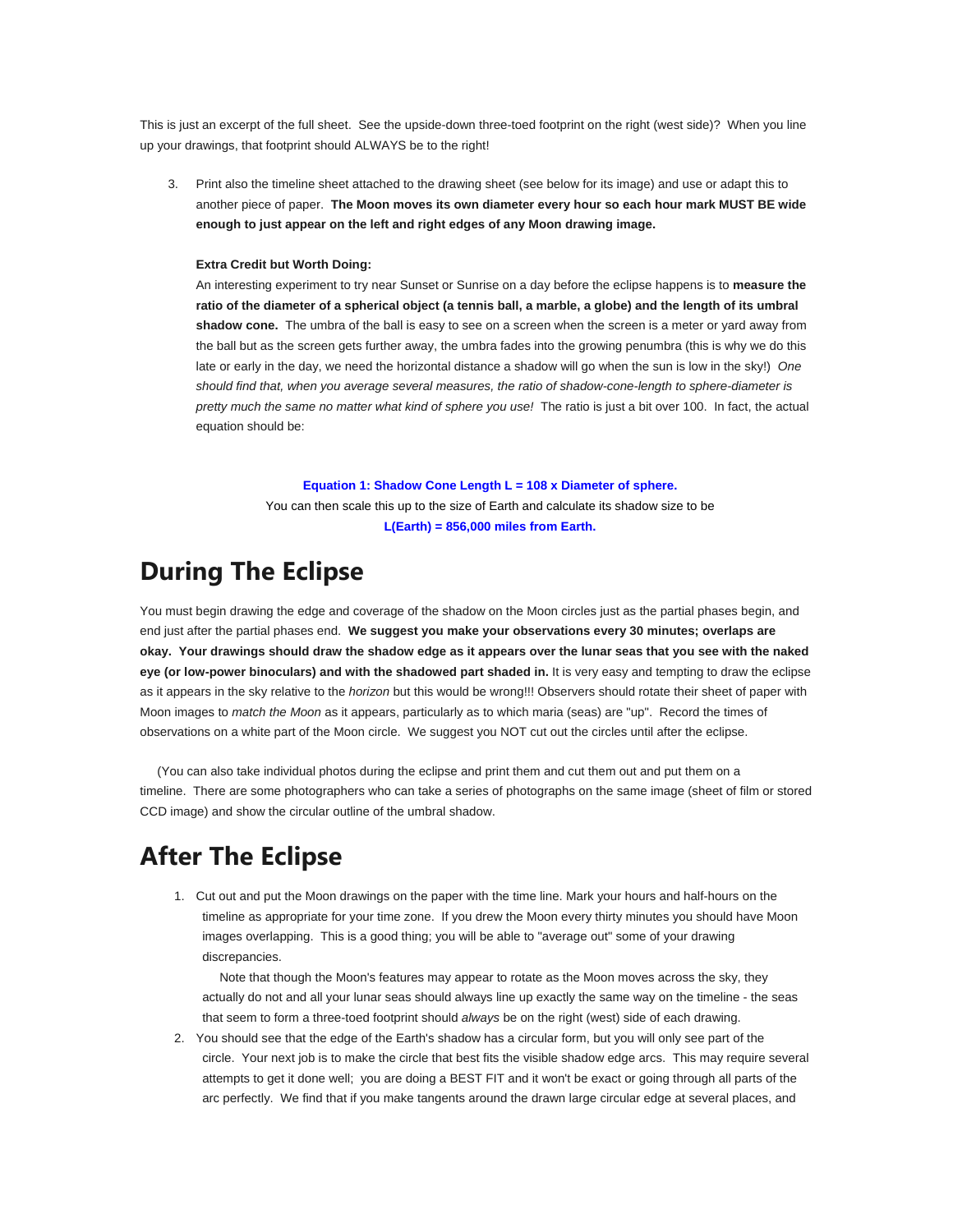then use a T-square to get perpendiculars to the tangent lines, you will find they roughly converge near a point. Adjusting your drawing compass in size and center location place, you will eventually find your 'best fit'



Here are the Moon circles placed on a timeline paper. Notice that all of them have the "footprint" facing to the right (west). Also, see the tangent lines along the edge of the shadow and the perpendiculars from them that helped locate the center of the umbral cone cross-section....

3. Measure the Moon image diameter and the best-fit shadow circle diameter in millimeters. Divide the second value by the first; you should get a ratio between 2.5 and 3.0 (usually around 2.7). Calculate the shadow circle diameter in degrees by knowing the Moon is  $\sim$  0.5 degrees and multiplying that by the ratio you just determined (e.g. 0.5 x 2.7 = 1.35).

## **Activity 1 — The Moon's Distance.**

Any object has an angular size in radians equal to its diameter in miles divided by its distance from us in miles. Now, as the distance gets larger, the shadow cone cross section (XSD) will get smaller. It starts at 7926 miles at the bottom of the cone (at Earth), goes to zero at the end, and thus has an proportionally intermediate size between the extremes. For example, fly 25% of the 856,000 miles away and you'll find Earth's shadow's cross section is 100-25%, or 75%, the size of Earth, down to 5945 miles across. This we can call

#### **Equation 2: XSD = 7926 x (1-f),** where f is how far into the shadow cone you are from Earth

 —above it was 25%. Conversely if you can measure the size of the cross section in miles, you can determine how far away you are! That's where the Moon and its eclipse comes in. The ancient Greeks knew to use them to find the Moon's distance.

We've measured the size of the umbra, (typically it is 1.33 degrees, close to the value in our example above). In the box below we take that basic definition of angular size of an object and substitute Equation 2 on top and Equation 1 on the bottom, and generate Equation 3, the f equation at the end of the chain of mathematics. That is what we need.

| <b>XSD</b> (cross sectional diameter)<br>Angular Size $(A) =$ ——<br><b>Distance to Cross Section</b> | 7926 x $(1-f)$             |                           |
|------------------------------------------------------------------------------------------------------|----------------------------|---------------------------|
|                                                                                                      | $7926 \times 109 \times f$ | (Eq.3)<br>$[(A * 108)+1]$ |

Let's take a **typical** scenario. The shadow cone cross section size we found to be 1.35 degrees. (If you did the tennis-ball extra credit assignment, use that value you found, otherwise, use 108, and your umbra size from your observations and the circle you made!) To convert any degree value to radians, divide it by 57.3 degrees per radian; this makes the angular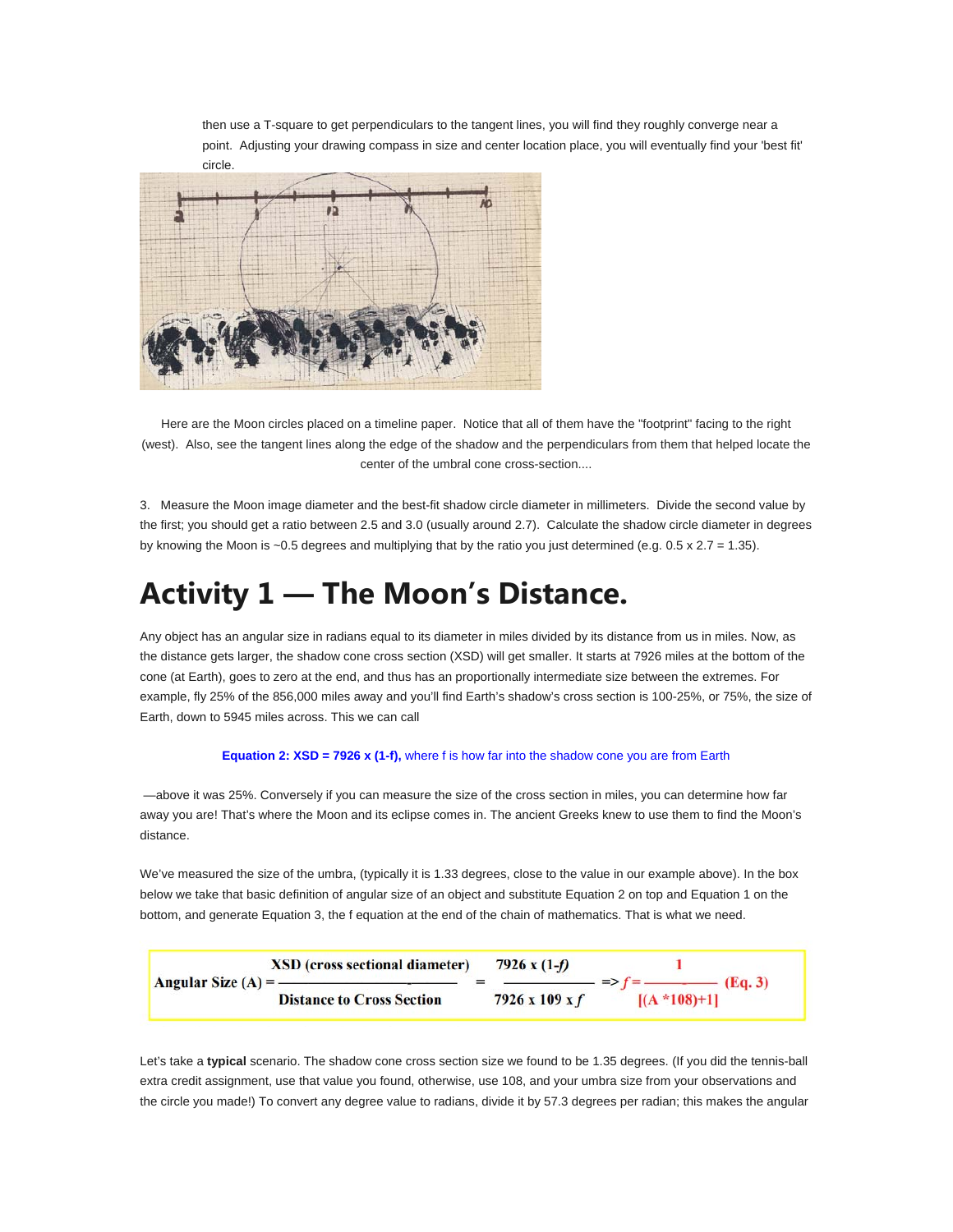size of the shadow .0233 radians. Plugging this value for A into Equation 3 gets us *f* = 1/ [ (0.0233 x 108]+1) or 0.282, 28% of the way from Earth to the end of the cone. Multiply *f* by the shadow length 856,000 miles makes the Moon about 241,000 miles away. We have found the Moon's distance!

Use THIS eclipse's observed values to get your data. Above is just a routine example.

# **Activity 2 — The Moon's Diameter**

This is simpler. Knowing that the Moon (and the umbral cross section) is, say, 28% of the way out, the size of the shadow we see on the Moon is (from Equation 2): 7926 \* 1-*f*, or 7926 x (1-.28), yielding **5706** miles across. As the shadow is 2.67 times the Moon's size, the Moon must be 5706 / 2.67, or 2137 miles across, about 1% smaller than its actual 2160-mile size! We clearly can determine size and distance of the Moon to within a few percent accuracy! Use your eclipse values to get the March 2022 values.

The best science technique is to get a group to do this, and do statistics, i.e. get a mean value and graph the spread, and see how close to known values you get, and remember, the Moon's orbit IS elliptical so it won't be the average Earth-Moon distance. But the Moon's diameter doesn't change <g>.

How clever those ancient Greek astronomers were!

# **Sky Lesson - Results of Measuring the Moon's Size and Distance During a Total Lunar Eclipse**

In the last issue we wrote about how to use a tennis ball and drawings of the Earth's shadow on the Moon to determine the Moon's distance and size. In THIS issue we use the results of our observations of the May 15-16, 2020 total lunar eclipse to show real results. You can then refer to this again during the upcoming partial lunar eclipse, which might be even better than a total for this exercise, in November!!

The May 2022 total lunar eclipse was very nearly central so a) it was really dark as well as red—called a Blood Moon, it was more an Old Blood Clot Moon, and b) the arcs of the Earth's shadow were only upon entrance and exit, making the determination of its size a bit more difficult than an eclipse in which the Moon skirts the umbra all the way. Furthermore, the Moon was near perigee, so the umbra was quite large, larger than average, and so was the Moon. Still, the exercise is doable.

The farther away the Moon is, the smaller the umbral cross section it cuts through. So, measuring the ratio of the Moon size in our sky to the umbral shadow cross section size in degrees during totality gives us a way to find the Moon's distance at that time.

In review, here's what you had to do to measure the Moon using this Shadow technique:

1. Take drawings or photographs of the Moon as it moves through the Earth's umbra (central) shadow.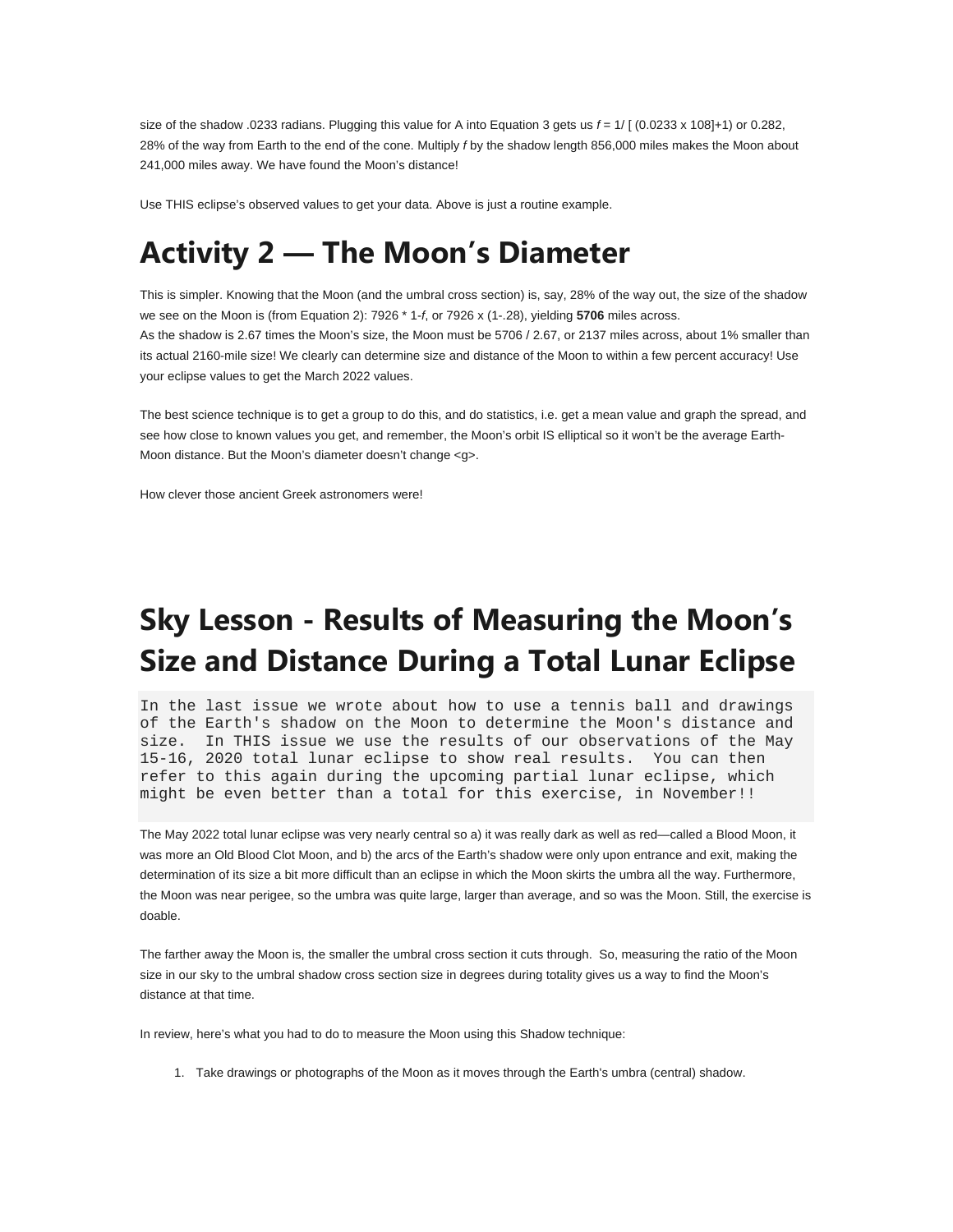- 2. After the eclipse ends, put your photographs or drawings on a timeline along the edge of a piece of graph paper (preferably).
- 3. Here's the challenging part: Using a drawing compass and adjusting its size AND where the 'center point' should be, find the circle that BEST fits the circular edge of the shadow as the Moon moved through the umbra.
- 4. Measure the diameter of your estimated shadow cross section in millimeters, and the diameter of a Moon image, dividing the first by the second to get a ratio value usually somewhere between 2.5 and 3.0. You will use this to find the Moon's distance and size.

Unfortunately for yours truly, HIS location was one of the few in Alabama that was under the influence of thunderstorms! The only parts of the actual eclipse that were visible were those during the end partial phases, after totality had ended. Insufficient to do the experiment observationally. However, the event was live-streamed by multiple sites and we chose to use www.timeanddate.com. It gave views from multiple telescope sites, all imaged at the same size and with a time stamp visible. We took screenshots as close to every hour and half-hour as possible, provided the image showed a clear shadow edge, and preferably coloration.

You may need to refer to the previous issue for derivations of the mathematics and procedures.

```
Equation 1: Shadow Cone Length L = 108 x Diameter of sphere. L(Earth)= 856,000 miles from Earth.
```
### **After The Eclipse**

1. Instead of using our timeline and cutting out our hand-drawn Moon shadow drawings and pasting them on it, we instead took our live-streamed screenshots, cropped off all but the disk and put them onto a desktop publishing page (we are old-fashioned, we used Microsoft Publisher). Our timeline page was a line with oneinch-apart vertical hour marks in local Alabama time. We sized our Moon images to fit exactly within the hour marks since, to a close approximation, the Moon should move its own width in one hour. The usable intermediate photos were over- or underlain between the hour photos, clearest images on top.

 Note that though the Moon's features may appear to rotate as the Moon moves across the sky, they actually do not and all your lunar seas should always line up exactly the same way on the timeline - the seas that seem to form a three-toed footprint should *always* be on the right (west) side of each drawing. We rotated images and used a horizontal line to make sure all the seas were horizontally lined up.

2. Clearly, we see that the edge of the Earth's shadow has a circular form, but we only see two parts of the circle. Our next job is to make the circle that best fits the visible shadow edge arcs. This required several attempts to get it done well; it IS a BEST FIT after all and it won't be exact or going through all parts of the arc perfectly. In the past we usually found that if you make tangents around the drawn large circular edge at several places, and then use a T-square to get perpendiculars to the tangent lines, you will find they roughly converge near a point. Adjusting your drawing compass in size and center location place, one will eventually find your 'best fit' circle. We initially found a smaller, 72mm circle, but then found an 80mm circle seemed to be a better fit.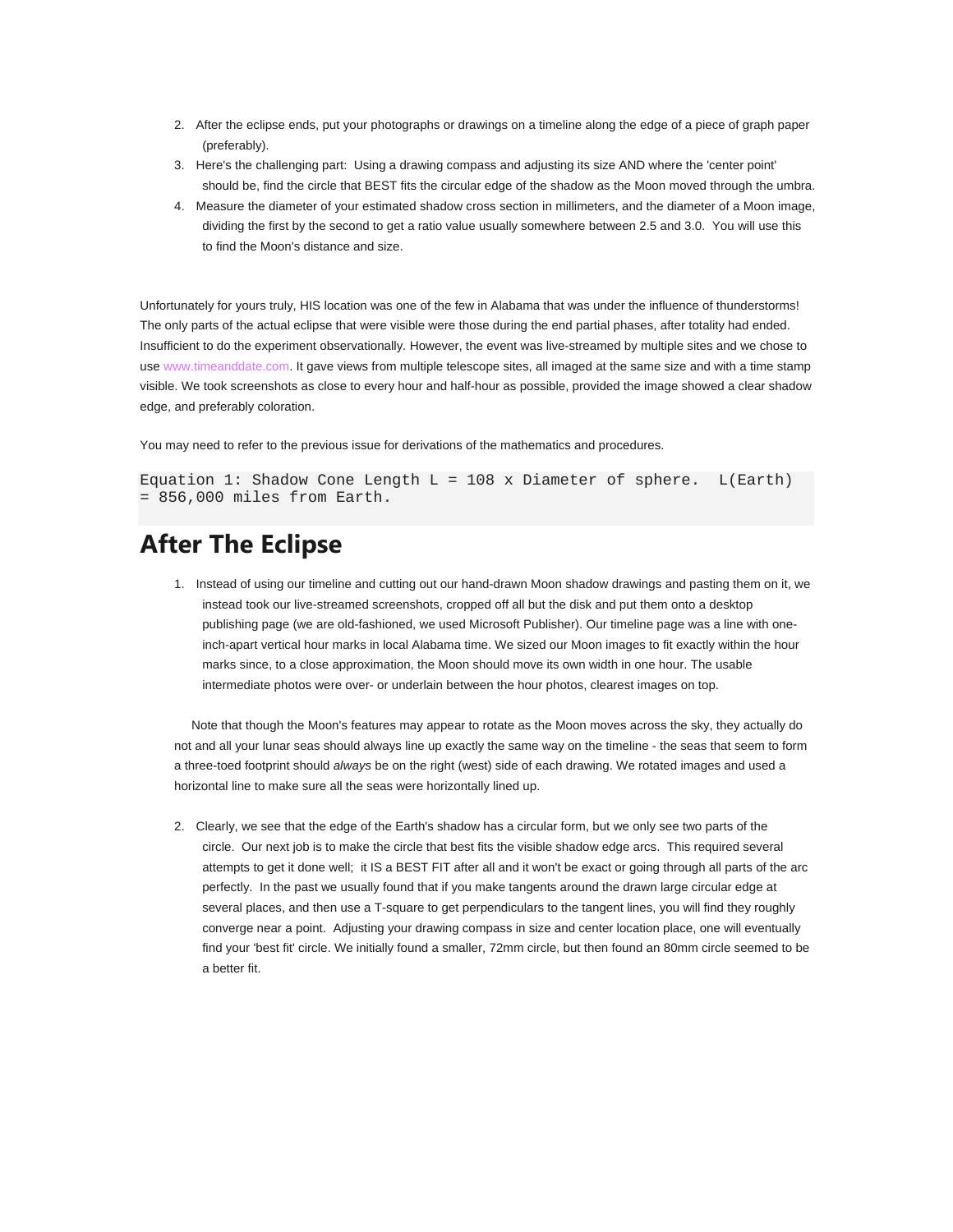

3. The measured Moon image diameter on paper was 34mm. The ratio of umbra and Moon diameters, usually between 2.5 and 3.0, was 2.35. Then the calculated shadow circle diameter in degrees, determined by knowing the Moon being near perigee was not its usual ~0.5-degrees but actually 0.55-degrees, was found by multiplying that by the ratio just determined, i.e  $0.55 \times 2.35 = 1.29$  degrees).

## **Activity 1 — The Moon's Distance.**

Any object has an angular size in radians equal to its diameter in miles divided by its distance from us in miles. Now, as the distance gets larger, the shadow cone cross section (XSD) will get smaller. It starts at 7926 miles at the bottom of the cone (at Earth), goes to zero at the end, and thus has an proportionally intermediate size between the extremes. At 25% of the 856,000 miles away, you'll find Earth's shadow's cross section is 100-25%, or 75%, the size of Earth, or 5945 miles across. Thus:

```
Equation 2: XSD = 7926 x (1-f), where f is how far into the shadow cone
you are from Earth — above it was 25%.
```
Conversely if you can measure the size of the cross section in miles, you can determine how far away it is! That's where the Moon and its eclipse comes in.

We've measured the angular size of the umbra. In the box below we take that basic definition of angular size of an object and substitute Equation 2 on top and Equation 1 on the bottom, and generate Equation 3, the *f* equation at the end of the chain of mathematics. That is what we need.